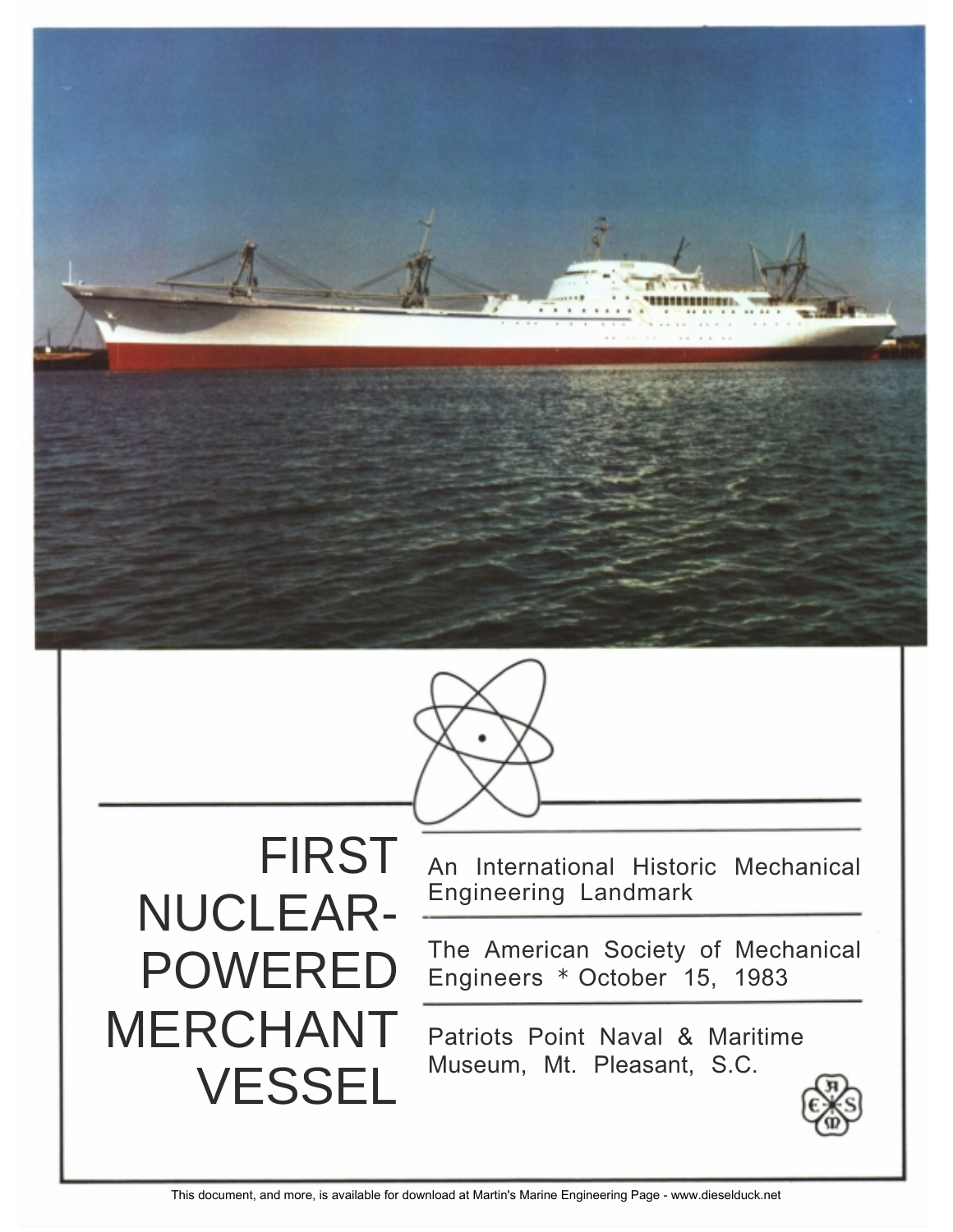

## **PURPOSE OF THE SAVANNAH**

A technological success, the N.S. SAVANNAH was never intended to be commercially competitive, and was not.

The N.S. SAVANNAH served as the trail blazer for future generations of nuclear-powered merchant vessels. It demonstrated to the world the interest of the United States in the peaceful application of nuclear power and provided a vehicle which would establish the procedures and precedents for the future operation of commercial nuclear ships.

## **HISTORY OF THE SAVANNAH**

On April 25, 1955 in a speech before the Associated Press in New York, President Dwight D. Eisenhower announced plans for a nuclearpowered merchant ship. The ship would be based on specifications developed by the Atomic Energy Commission and the Maritime Administration that he would submit to Congress.

Authorization to build the ship was given by Congress on July 30, 1956 through public law 848 Chapter 792.

The ship was designed by George G. Sharp, Inc. of New York and was built by the New York Shipbuilding Corporation of Camden, New Jersey.

The Babcock and Wilcox Company as prime contractor for the power plant designed and built the 74 maximum power thermal megawatt pressurized water reactor.

In a ceremony on July 21, 1959, Mrs. Dwight D. Eisenhower christened the N.S. SAVANNAH which then slipped down the building ways into the Delaware River.



It was fitting that this ship, to usher in the Atomic Age of merchant ships, be christened "SAVANNAH", for in May of 1819 a 320-ton ship started an epoch-making voyage from Savannah, Georgia to Liverpool, England. She was the S.S. SAVANNAH, the first vessel to use steam on a transatlantic voyage. Her 29-day, 11-hour voyage had ushered in the Steam Age in ocean travel.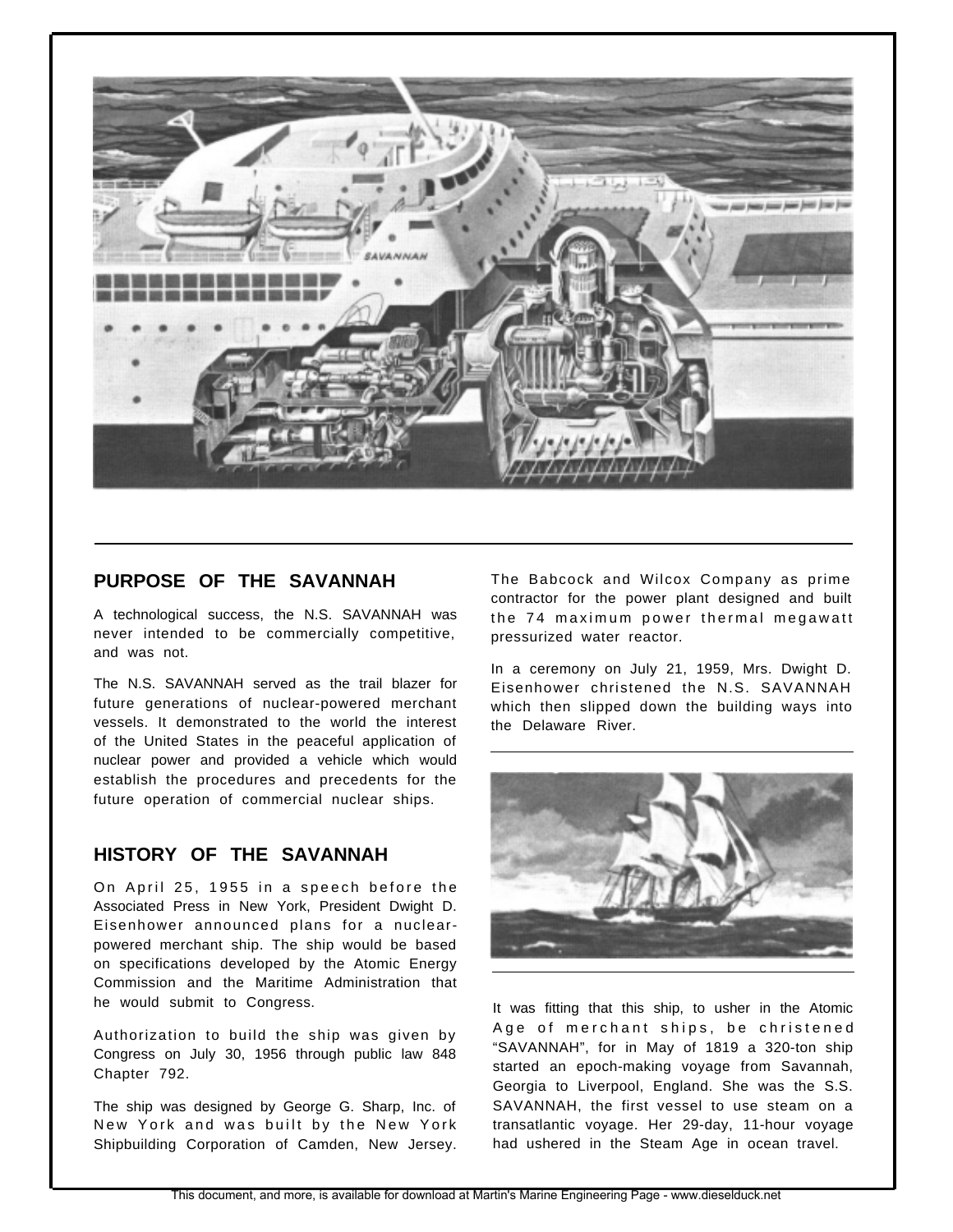Construction took longer than planned, but was essentially completed in the spring of 1961.

After public hearings on the safety of the ship's nuclear system and following extensive tests of the reactor and propulsion plant, the reactor was loaded with uranium oxide fuel in the fall of 1961. It took less than thirty hours to insert all thirty-two fuel bundles which would supply 3½ years' power for the historic ship.

During her sea trials, the captain showed that the SAVANNAH'S reactor could actually surpass its original operating objectives. Instead of delivering 20,000 shaft horsepower to a single propeller, the plant easily produced more than 22,300. Instead of being limited to about 20 knots, SAVANNAH surged along at 24.

Considered by some marine engineers the most beautiful ship ever built, the sleek white SAVANNAH was shown off to the crowds at the 1962 Seattle World's Fair.

Then, suddenly, in Galveston, Texas, the triumphant cruises were interrupted by an argument over salaries. The engineering officers on the SAVANNAH had been granted extra pay from the outset because of the needed nuclear training in addition to their other qualifications. However, the deck officers insisted that they should be paid more than the engineering officers because a deck officer's duties were traditionally more demanding. An arbitrator agreed with the deck officers, but the engineers refused to accept the ruling. In May 1963, the engineers shut down the ship's reactor in protest.

No one could persuade the engineers to return to work so long as they were being paid less than the deck officers. Finally, the Federal Maritime Administration cancelled its contract with States Marine Lines and picked American Export Isbrandtsen Lines to operate the ship. This meant that an entirely new crew (from a different union) would have to be trained. So, for almost a year, the world's first nuclear powered merchant ship sat at the dock in perfect condition but going nowhere.

When the crew was ready, the SAVANNAH steamed back into the spotlight. More than 150,000 visitors boarded her at the first four European ports she visited.

In mid-1965, the luxurious cabins were stripped out and the passenger spaces sealed off and 1,800 tons of solid ballast were removed in preparation for the ship to carry nothing but cargo.

In September, 1965, the SAVANNAH left New York for the first time with a capacity load of 10,000 tons of general cargo.

Even in her new role, the SAVANNAH continued to serve as a goodwill ambassador and a cruising exhibit for the peaceful use of nuclear power in visits to Africa, the Far East, the Mediterranean, and Northern Europe.

In the fall of 1968, the SAVANNAH spent two months at a Galveston shipyard for refueling and maintenance. The actual refueling took only two weeks. After nearly 350,000 miles, only four of the original thirty-two fuel bundles had to be replaced.

A second complete core was built for the SAVANNAH, but never installed. Since there were no plans for future ships, the Maritime Administration decided that little more research and development information could be gained from the \$90 million-plus which had been invested in the entire SAVANNAH project.

In the fall of 1971, the historic ship was retired.

In January of 1972, the deactivated ship was presented to the city of Savannah, Georgia as part of a proposed Eisenhower peace memorial located there. The city was unable to raise the \$2 million required to develop the center and, after four years, the SAVANNAH was again retired.

On August 28, 1980, through public law 96-331, Congress authorized the Secretary of Commerce to charter the SAVANNAH to Patriots Point Development Authority, an agency of the State of South Carolina.

At Christmas time 1981, the SAVANNAH became a permanent exhibit at the Patriots Point Naval and Maritime Museum in Mt. Pleasant, South Carolina.

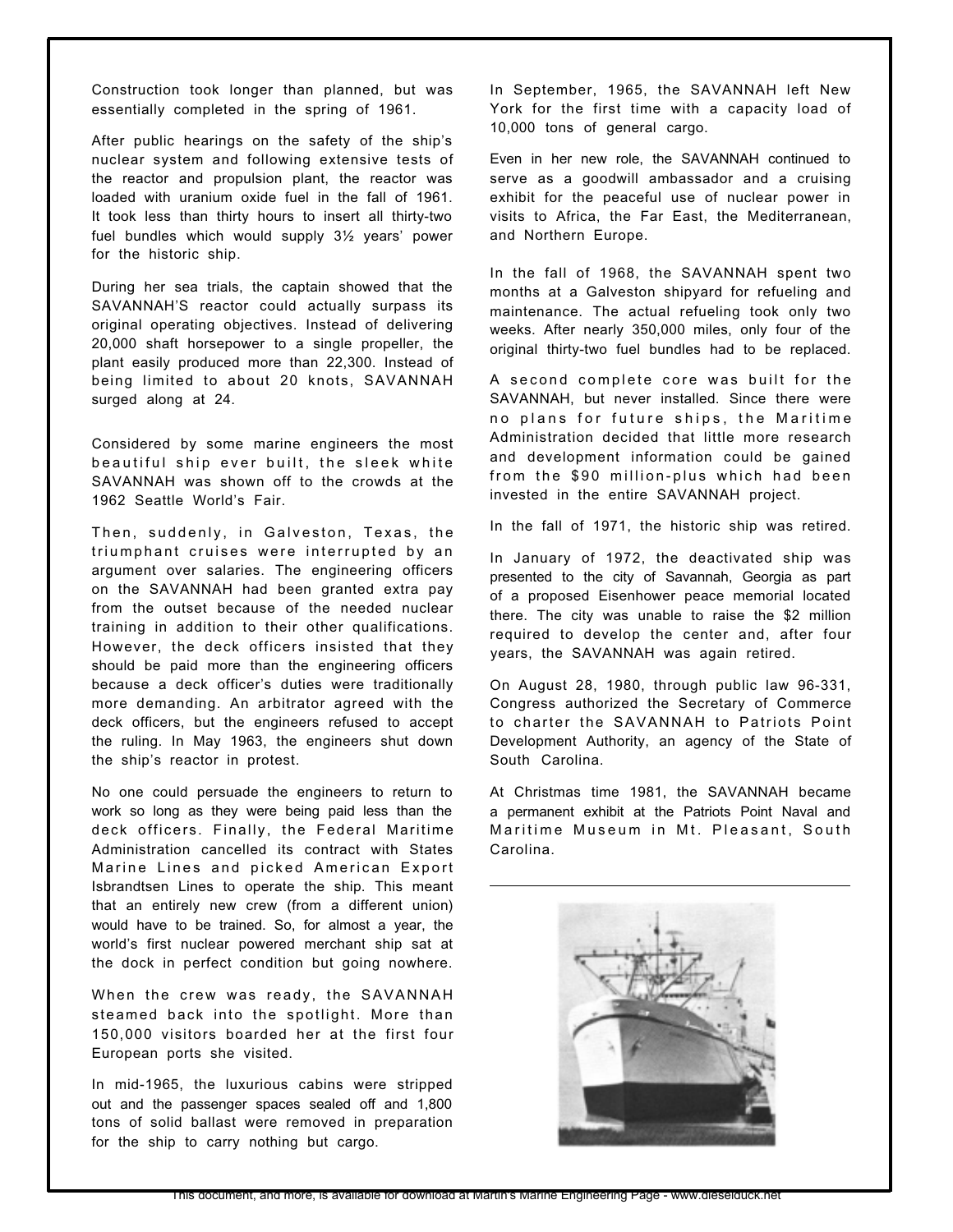



This document, and more, is available for download at Martin's Marine Engineering Page - www.dieselduck.net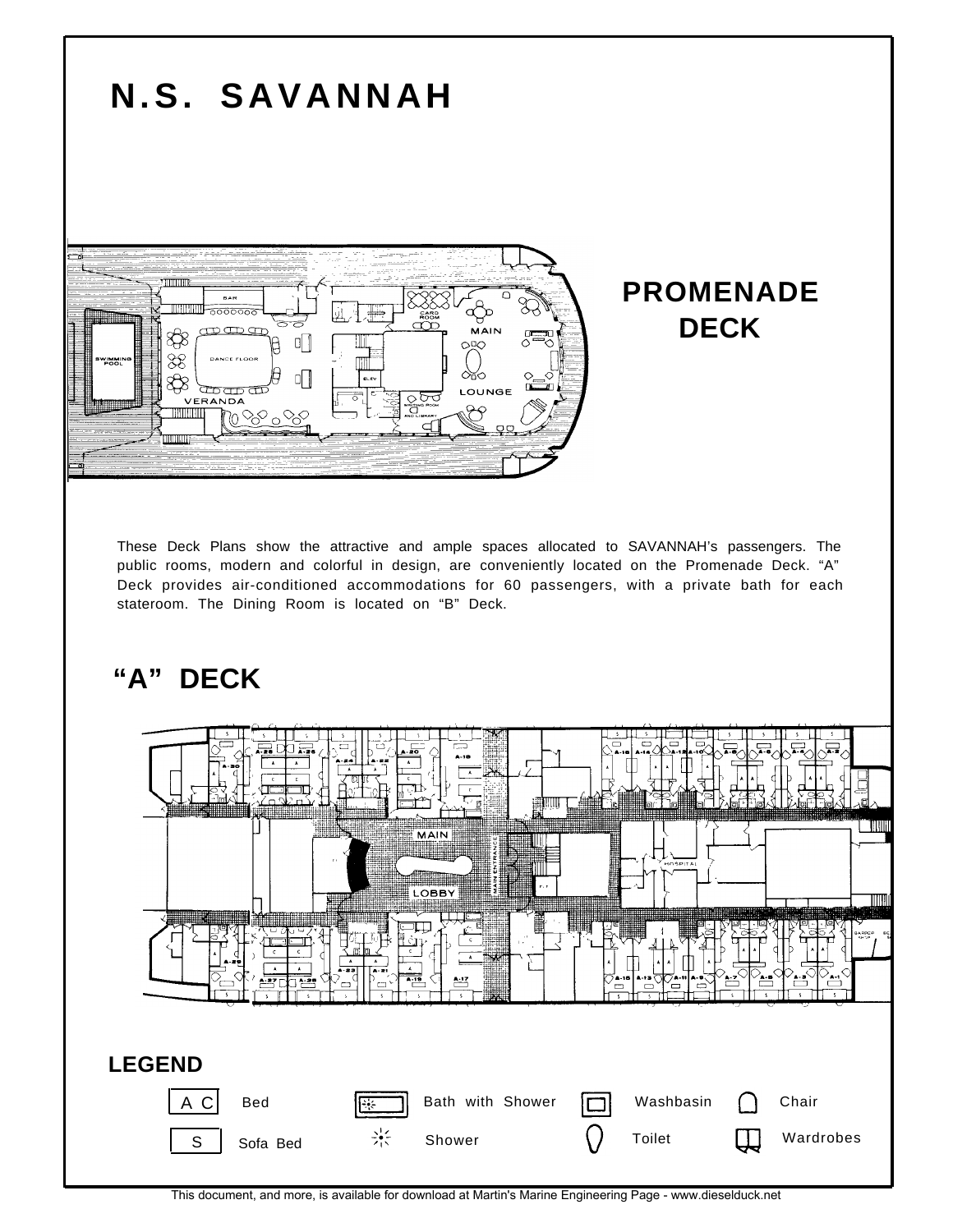# **PRINCIPAL CHARACTERISTICS OF THE SHIP PRINCIPAL PLANT PERFORMANCE DATA**

| LENGTH, OVERALL APPROXIMATE                                                   | $595' - 6"$                   |   |  |
|-------------------------------------------------------------------------------|-------------------------------|---|--|
| <b>BEAM</b>                                                                   | $78' - 0''$                   | C |  |
| DEPTH TO PROMENADE DECK                                                       | $59' - 0''$                   |   |  |
| DISPLACEMENT AND TONNAGE                                                      |                               |   |  |
| Full Load Displacement                                                        | 21,850 L.T.                   | Ν |  |
| Light Ship                                                                    | 11,850 L.T.                   | E |  |
| Total Deadweight                                                              | 10,000 L.T.                   | F |  |
| Cargo Deadweight                                                              | 9,250 L.T.                    | I |  |
| CAPACITIES                                                                    |                               | Ś |  |
| General Cargo, Bale Cubic @ 80.6 Cu Ft/Ton746,000 Cu Ft<br>Refrigerated Cargo | None                          |   |  |
| Cargo Oil                                                                     | None                          |   |  |
| COMPLEMENT                                                                    |                               |   |  |
| Passengers (One Class)                                                        | 60                            |   |  |
| <b>Officers</b>                                                               | 25                            |   |  |
| Crew                                                                          | 84                            |   |  |
| Other                                                                         | 15                            | ۲ |  |
| Total                                                                         | 184                           |   |  |
| SPEED AND POWER                                                               |                               |   |  |
| Trial Speed at Normal Power                                                   | 21 Knots                      |   |  |
| Normal Power to Shaft                                                         | 20,000 SHP                    |   |  |
| Maximum Continuous Power to Shaft                                             | 22,000 SHP                    |   |  |
| Emergency Take-Home Speed<br>Emergency Take-Home Power                        | 6.8 Knots<br>640 SHP          | F |  |
| MACHINERY                                                                     |                               | F |  |
| Main Power Plant:                                                             | Nuclear Steam Generator with  | F |  |
|                                                                               | Geared Steam Turbine          | F |  |
| Emergency Propulsion Motor, Electric                                          | 750 HP                        | F |  |
| Number Propellers                                                             | 1                             | E |  |
| Generators, Steam Turbine                                                     | 2-1500 kw                     |   |  |
| Generators, Aux Diesel                                                        | 2- 750 kw                     |   |  |
| Generators, Emergency Diesel                                                  | 1- 300 kw<br>2-16,000 Gal/Day |   |  |
| Evaporators<br>Boiler, Aux Oil-Fired Package Type                             | 1-7500 Lb/Hr                  |   |  |
| <b>COMPARTMENTATION</b>                                                       |                               |   |  |
| Nine Watertight Compartments, of Which Any                                    |                               |   |  |
| Two May Be Flooded without Loss of the Ship                                   |                               |   |  |

| OPERATING CONDITION                                     | <b>POWER</b>  | NORMAL MAXIMUM<br><b>POWER</b> |
|---------------------------------------------------------|---------------|--------------------------------|
| <sup>"</sup> Shaft Power - SHP<br>Propeller Speed - RPM | 20,000<br>107 | 22,000<br>110                  |
| Turbine Inlet Pressure - psia                           | 460           | 445                            |
| Main Condenser Pressure - "Hg abs.                      | 1.5           | 1.5                            |
| Boiler Drum Pressure - psia                             | 485           | 472                            |
| Feedwater Temperature - °F                              | 348           | 340                            |
| Total Electrical Load - kw                              | 2,169         | 2,408                          |
| STEAM CONSUMPTION - LB/HR                               |               |                                |
| a. Main Turbines                                        | 187,400       | 204,500                        |
| b. Feed Pump Turbine                                    | 21,200        | 21,500                         |
| c. Turbogenerators                                      | 32,320        | 34,540                         |
| d. Low Press. Steam Generator                           | 700           | 700                            |
| e. Air Ejectors, Sep'rs and Losses                      | 4,300         | 4,610                          |
| f. Total Generation Required                            | 245,920       | 265,850                        |
| <b>HEAT TRANSPORT - MW</b>                              |               |                                |
| a. Steam Generators                                     | 64.1          | 69.4                           |
| b. Purification System                                  | 1.2           | 1.2                            |
| c. Primary Pumps                                        | $-0.8$        | $-0.8$                         |
| d. Heat Losses                                          | 0.2           | 0.2                            |
| e. Reactor                                              | 64.7          | 70.0                           |
| Primary Loop Pressure - psia                            | 1750          | 1750                           |
| Primary Loop Pressure Drop - psi                        | 61.4          | 61.4                           |
| Primary Loop Flow - lb/hr                               | 8,640,000     | 8,640,000                      |
| Primary Loop Temperature Rise - °F                      | 21.6          | 23.4                           |
| Primary Loop Mean Temperature-°F                        | 508           | 508                            |
| Blowdown - lb/hr                                        | 2,400         | 2,600                          |
|                                                         |               |                                |